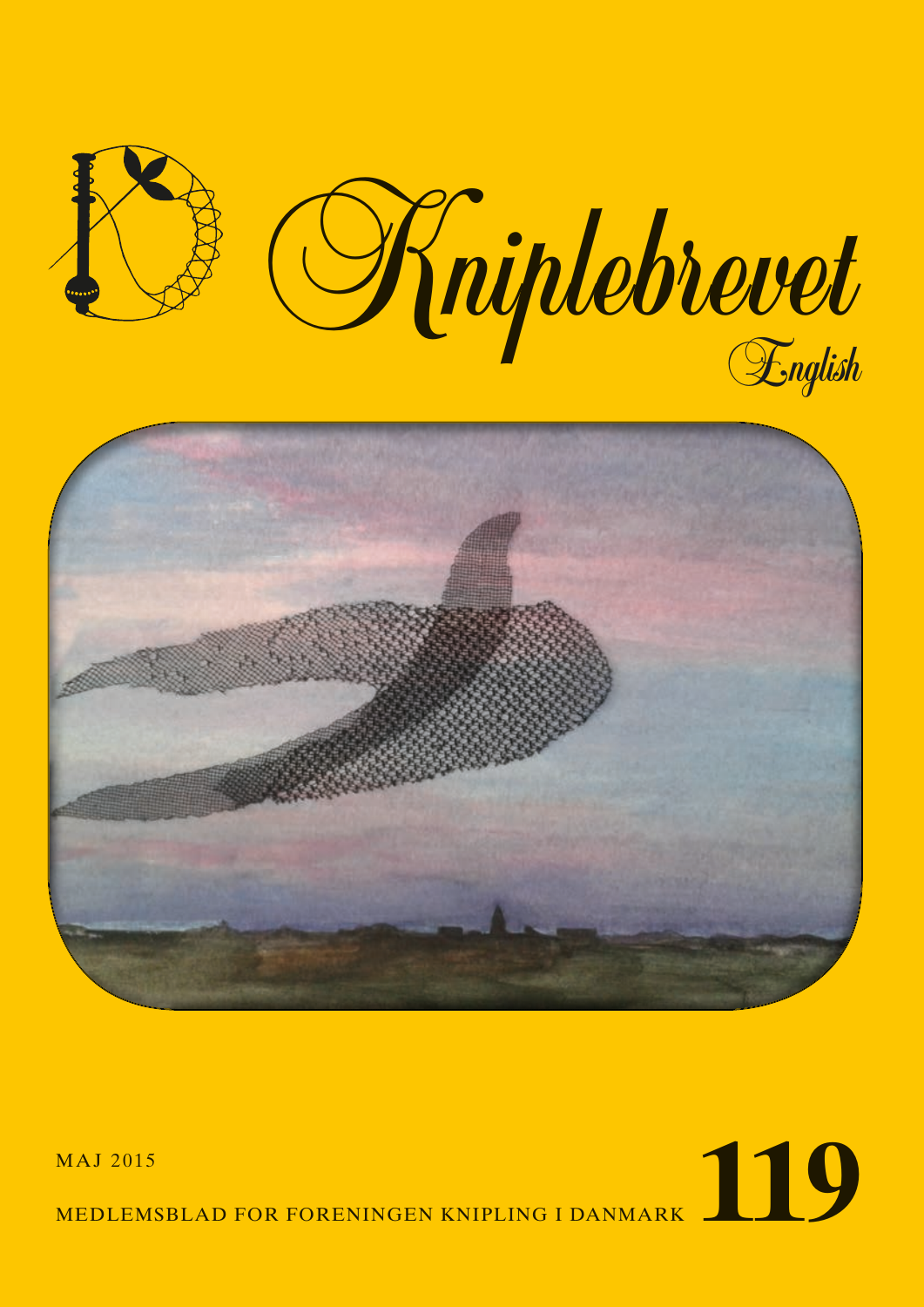# **Dear members**

The Annual meeting is behind us. We, the members of the board, are very happy about the high number of participants, it was overwhelming. We were no less than 145 members attending the Annual Meeting, a very large and impressive participation. We thank you all for being there, and thank you for all the nice comments we received in connection with the arrangement. Everything went according to plan. We had one delay only, the presentation of the winner of the Annual Competition in 2014. That had to wait until dinner. We had not foreseen that Kim Sjøgren sold cd's, and that he did! The long line took time. But he also gave a fantastic performance.

I also give a big thank you to everybody that had a stand and to all the exhibitors. We had many of both. Both workshops were filled, and this happened short after Kniplebrevet was published. I am glad to tell you, who did not get into the workshop, that Inge Lindegaard has donated the pattern she used in class to us, to be sold through Knipleshoppen, so you have an opportunity to buy the patterns there.

The talk by Inger Lauridsen from Tønder Kunstmuseum was a hit. We had about 100 members listening to this exciting class. 79 members stayed for the dinner, which ended the program, and 45 of these participated in the lace activity – so late in the day –which was a big challenge. Pictures, texts, minutes and the constitution of the board can be found someplace else in this magazine.

The annual bobbin was sold out in 45 minutes. We have therefore decided to order some more of them, but still a limited number only. These will first be sent to the ones, who have ordered and paid for them, and the rest will be sold through Knipleshoppen.

As previously mentioned on the Annual Meeting, we still have many projects to work on. If you however, have ideas or comments for us, please, do not hesitate to write us. Some of the stuff we can answer and do something about right away, other things has to go through the board before something can be done, but everything is welcome, so, please, contact us.

We wish you all a good spring and a nice summer.

#### **Obituary**

Inga Madsen died on December 31st, 2014

I got to know Inga, first through the cooperation group, which in the nineties had members both from Funen, Zealand and Lolland.

This resulted in many good travel hours with Inga. Later on, we became board members of the Bobbinlace Guild, and our time commuting together became even longer.

But we had some good meetings. Once I persuaded Inga to come along to a class on Thy Landbrugsskole, in order to participate in Karpenko's class. It was a new experience for Inga to make Russian bobbinlace, but she enjoyed it. Inga was known for her pretty runners. One year they were on exhibition on the bobbinlace-festival in Tønder.

She was a good pattern - designer, her patterns are still in use today. She taught me to tie-off with knots. Her patience and knowledge was great, I went to Skårup for help a few times. I am certain that she was also very patient with her students.

All honour to her memory .

*Solvejg Østergaard Nielsen*

#### **In memoriam Ann Bytoft (1941-2015)**

Ann was in many years a member of Knipling i Danmark because one of her main interests was lace.

She was a good friend of the lace maker Jytte Nielsen who was in the association's committee in the beginning. They knew each other from the scouts in Odense. When Ann moved to England in the late 1960s because her husband was stationed there through his job, she got acquainted with the English form of lace and got lots of inspiration. Ann also taught others how to make lace. Her kitchen table classes, as she called them, Anders benefited from. He a loyal student and took part of the local meetings in Ferritslev. She had a wide knowledge of technique and the history of lace. She also participated in many courses and lace trips.

In 1995 Ann together with Lise Lene Rasmussen, Gertrud Egelund, Elin Cordi and yours truly founded Ferritslev local group that existed until 2011. Ann was very active in all the meetings. Ann also made show that on the first lace day of the year in 1995 an event was held in Ferritslev, Funen.

In 1999 Ann took over the association's library. That she had a great interest in and looked after it till June 2005. You never returned empty-handed if you had questions concerning books and magazines about lave. Ann gladly looked for information everywhere.

When the association inherited lots of pricking and lace patterns from Lucie Krebs, it was at Ann's we met and covered the dining table with pricking to organise them in themes. Ann made sure that they were all registered on the computer.

On a festical we had in the assocation's committee decided that the Japanese dress the association had received should be exhibited so they again would be admired. Who offered to iron them all and put them on mannequins? Ann, of course, and she also looked after the dresses during the festival.

Ann's death leaves a void and she will be missed.

All honour to her memory

*Karen Vontillius, Odense*

Article by Ann Bytoft: Inherance about Lucie Kreb's lace things. Kniplebrevet issue 70 pages 6-7

#### **Ingrid Lauridsen's Curriculum Vitae.**

Cand. mag. in history and history of art from Copenhagen University in 1984. Earlier, teacher of history and visual art on Bording Friskole.

Born 1944 in Rødding parish, graduate from Ribe katedralskole in 1964. Study of archeology and Nordic folklore. Change of subject to history and history of art in 1974. Cand. phil. in 1981, highschool teacher at Øregård Gymnasium. Finishing her university degree in 1984, teaching at Bagsværd Socialpædagogiske Seminarium 1983-89. Curator for Tønder Museum (now: Museum Sønderjylland Kulturhistorie Tønder) until 2010. Employed for a two year period as Senior Researcher by Museum Sønderjylland on a research grand from Carlsberg Fondet, on the topic: 'The history of Tønder's bobbinlace industry from 1600 to 1864, its international background, economical impact national and international and the social history concerning the bobbinlace maker's life and working situation and this condition's influence on Hertugdømmet Slesvig and the area of Tønder.'

# **'Work in a museum – notwork, but a way of life – a portrait of Inger Lauridsen' by Susanne Andersen**

I attended Inger Lauridsen's talk at Knipling i Danmark's annual meeting in Fraugde , 2010. The topic was ''Bobbinlace and its renaissance''. This was the first time I heard Inger Lauridsen ''live'', but happily not the last. Inger gave the opening speech for Kniplingfestivalen that same year, and I found out that she was a woman, not afraid of speaking her mind, what she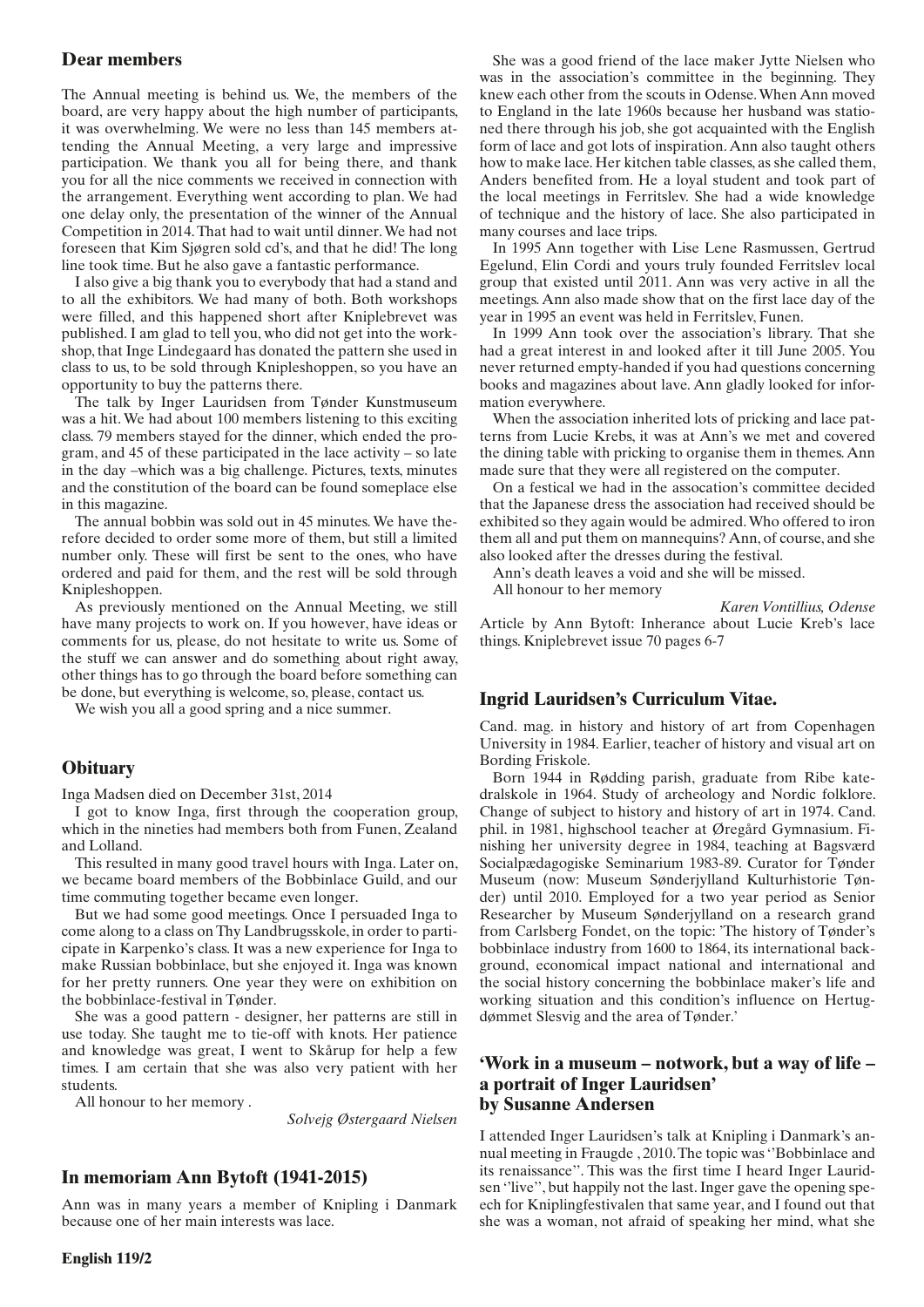did, scorning the business association in Tønder for not supporting the bobbinlace festival enough. I have also very much enjoyed her book ''Kathrine Thuesen (1918-2009)-et liv med knipling''. But who is she, this big enthusiast? It is not hard to realize for what Inger used her working hours, but what has kept her going?

I was determined to find out, and happily, Inger opened her door for me and offered me a cup of coffee a Tuesday morning, which was an event I will not soon forget.

Inger sat in her office on the first floor when I arrived, lost to the world, and as her husband said, when he let me in, '' She has probably fallen over something, which makes her forget time and place'', and so it was.

Inger's office is a 'land of bounty' for a history teacher. There are books everywhere, about Denmark's history, North Slesvig's history focused on 1864 and the reunion, bobbinlace, history of art and much more. We talked about Inger's work on her book, of course, it is presently being reviewed, and we are many that really look forward to its publication. I hope it is published in connection with a summer vacation, as I am sure, it will be difficult to put it down once you start reading. It becomes apparent more times during our conversation, what gives Inger her spark, her voice becomes angry every time the conditions of the lacemaking girls are mentioned, and the disrespect for their hard work. That these ladies have a big place in Inger's heart, is very apparent when she exclaims ' they were the most professional of handcrafters in the 1700, and no respect were shown them', and she continues to badmouth the dealers and merchants over their poor treatment of the lacemakers.

Inger tells about her life and what brought her to Tønder Museum, a job Inger replies, 'was not a job, but my life', but before this, she studied history and history of art, taught highschool and future preschool teachers in history and folklore. She got two children, Mads and Vibe, with her partner, Hans Christian and learned to be a mother with good and bad, practiced in letting them live their own lives, understanding to let go as parents, so her children could develop as individual people.

At times, Inger had to stray away from the planned path, like sorting mail and being a mailman. Her goal, however, was the whole time to get employment within the museum world, and preferably in Tønder Museum, because 'that's where I belonged'. The possibility came in 1989. Inger did not know much about bobbinlace then, and could not make lace. 'But what I do not know, I can learn' was Inger's motto – and who else than Kathrine Thuesen should be her teacher? It took some time to convince Kathrine to take Inger as a student, but not only the court and the county are impressed by the convincing power of Inger. She met up at Kathrine's house and got 'Denmark's little heart' to make. Inger uttered surprised, if she should not start with 'Eternellen', but Kathrine answered 'Are you not and adult woman? You should start this, and when you have done two meters, you may get a new pattern', so, that's what Inger did. In the end Kathrine thought it was enough, and invited Inger for a cup of coffee and a chat. Inger has, of course, a beautiful, old Tønderskrin in her office, and through layers of paint, one can read the number 1792. One feels respect in Inger's voice when she shows us Tønderskrinet.

We talked about 'Drøhses Hus' and the work on the restoring of the house and the lacegarden.

The conversation also brought us to Queen Alexandrine's lace pillow and lace equipment with about 80 old bobbins, now located at Museum Sønderjylland, and how it came to Tønder. In this instance, Inger shows how clever she is, because as it had to be brought from Copenhagen to Tønder, and His Royal Highness, Prince Joachim, travelled regularly to Schackenborg, ' he could as well take it with him to Schackenborg'. This amused the court, and when Queen Ingrid's beautiful handkerchiefs should be brought to Tønder, the comment from the court was: 'we know how you would like it delivered'. So, Prince Joachim brought the bobbinlace handkerchiefs to Schackenborg, where it could be picked up.

In spite of being busy with her research, Inger found time to prepare an exhibition, 'Tønderlace and the history of the lace trade' at State Pushkin Museum in Moscow from December 7th, 2011 till January 31st, 2012 and on Pawlovsk Paladsmuseum by St. Petersborg from March 6th until July 31st, 2012.

Presently, Inger is getting used to retirement. She enjoys walks on the levies, yoga, her articles in 'Sønderjysk Månedskrift' her lectures and her thoughts about publishing new books, however not as comprehensive as the last one. I asked Inger, if she missed her job at the museum, and she replied: 'yes, but in the way one miss something, knowing that one has done one's best and enjoyed it'.

# **Julemærkefonden (the Christmas seal fund) 2015**

In 2015 Helle Schultz from North West Zealand designed the pattern for Knipling i Danmark that gives the sum of the sell to Julemærkefonden.

Helle has made lace since 2003, and in 2013 she finished her lace teacher training in Horsens at Karen Trend Nissen, Bente Eskerod og Helene Schou. Helle now teaches four classes at LOF around Zealand.

The pattern was revealed at the conference in Nyborg 14 March, and you have already given it a good reception. Thanks Helle for donating the pretty pattern, and thanks all of you for supporting the tradition.

# **The conference 2015 – a rather special day by Susanne Andersen**

To hold a conference demands planning and in an anniversary year the planning must be done more careful. In the past 12 months the board has worked on the conference 2015. How to mark the association's 30th anniversary has been a fixed item on the agenda for the past several meetings, and at the time of writing I allow myself, without committing hubris, to say on the behalf of the board: 'It was not too bad'.

Once again Borgerforeningens Hus in Nyborg was the scene of the conference. Each time we are going to choose a place to hold the conference, we weight up the pros and cons, and again Borgerforeningens Hus offered the most pros.

However, before we got that far there were many things we had to clarify, and one of the most important once was the gift for the participants. An idea began to grow and Karen Marie Iversen once again took on the invaluable task for Knipling i Danmark. The participants saw the result on the conference and the rest of you can see it on the cover. Based on the responses we have a good feeling that we hit the mark. The last few patterns that were left have been sent to the honorary members who were not able to participate.

Who should give a talk? We soon agreed on Inger Lauridsen as the right woman for the job. A decription of Inger Lauridsen and her talk can be found elsewhere in the magazine.

We also hit the mark as to the workshops. In a few days all spots were taken. We had got hold of two very competent teachers. 8.30 in the morning the first excited participants turned up with their pillows and various lace materials. They worked hard from 9 o'clock and many hours on. I am still impressed with the peace and concentration I met when I came by with my camera during the morning. They made Easter eggs in Milanese lace and edges in Flemish lace.

A workshop on a conference is also the place where the fine bobbins are shown, and they were admired, and the par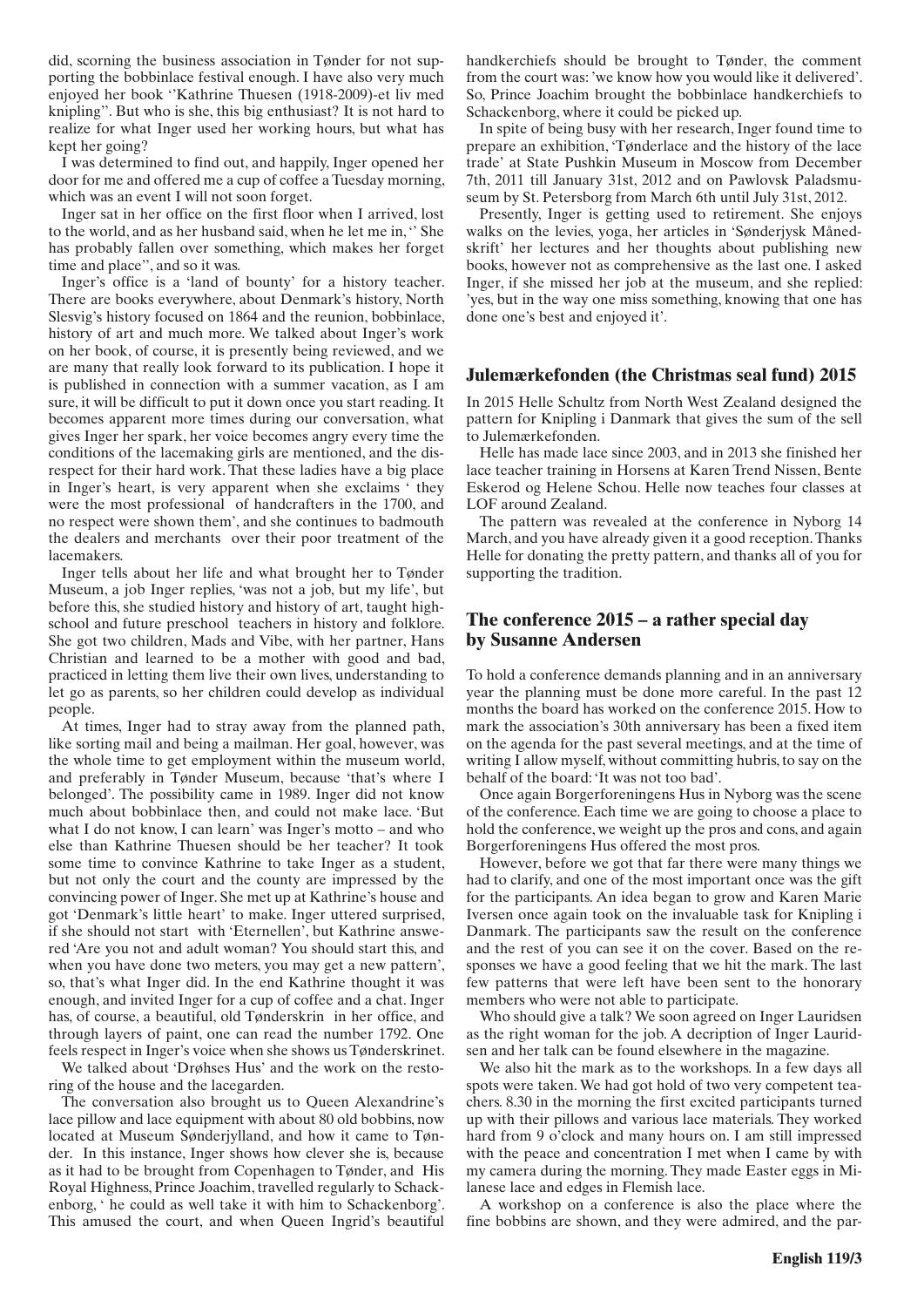ticipants looked longingly and enviously at them. The special feature of these bobbins is that each one has a history.

In the space of a impressively short time the exhibitors put up their stands and were ready for the crowd of visitors that arrived from the early morning. Exhibitions were arranged and lace makers of Fyn – Odense's exhibition will get its own article in issue 120.

From early morning people poured in, and we were 145 members to the general meeting. All day long the conference buzzed with talking, joy of reunion and a wish to shop which we experienced in the stand of Knipling i Danmark as the anniversary bobbins were quickly sold out, and the new pattern in aid of Julemærkehjemmene was received very well.

During the general meeting our chairwoman thanked the many people who had done their bit through the 30 years so our association can celebrate its anniversary this year, and when we reached 'Any other business' on the agenda 10-15 members who have been members since the beginning, stood up and were cheered. That some want the association so much that they have been members since the beginning can make a relatively new member like me very humble. This conference will be one of the experiences that I will remember with great pleasure.

A thousand thanks, all of you who made the day special.

# **The living conditions of the lace girls A talk by Inger Lauridsen By Susanne Andersen**

Inger Lauridsen's not yet published book 'Kniplersker, kræmmere og handelsmænd' (Lace makers, shopkeepers and traders) formed the basis of the talk she gave to us at the conference of Knipling i Danmark 14 March 2015.

Inger began by leading us into the world of the Danish local record offices, the regional archives and the Record Office because how do you find someone who no one has ever written about? Inger searched the archives, and she must use all her knowledge when reading old German documents written with Gothic type. The parish registers in various parishes were searched and finally in Løgumkloster parish the vicar, Ander Holm, appeared. He wrote about 29 unmarried women who made lace.

The lives of these 'forgotten, neglected and very professional craftswomen' were miserable. Their products had a higher value that they had. We heard about that time's copyright, how the lace maker might be tempted to prick an extra pricking and thus take a high risk of get caught and punished.

We heard about Botilla Boi's who according to the vicar in Visby died with the lace box on her lap. We heard about mudbuilt hovels that were already in 1761 ramshackle, about 7-years-olds and 12-years-olds lace makers who made binche lace in unheated houses. We heard about Anna, the widow of Tyge, who could not go to the land agent at Shackenborg because she could not walk the 5 kilometres. Inger told us about Lisette Dyhrberg from Rørkær who in 1844 started at a 'teachermother' and we hears about Berthe Maria Alexandsen who managed to make 1600 two feet (almost a kilometre) in the last 12 years of her life of a lace that consisted of 27 picots (one picot is on repeat).

Inger told us about the lace maker's tools for production, and in that context Kathrine Thuesen showed up in the talk because Inger recalled how Kathrine hammered out her pins when they were bent.

When Inger told us about what conditions these girls and women lived under, I imagined that I stood in the corner of the ramshackle hovel and heard the pins clicking. I could almost smell the dampness and felt sorry for the girl who must sit with a hot stone wrapped in her skirts to feel warm around the abdomen. This girl made laboriously the finest lace we today can see in the museums. I could go on, and Inger could do the same at the conference, but instead I will let you look forward to the book is finished and is on the shelf in The Museum of Southern Jutland.

When Inger Lauridsen's book is published, the lace girl gets her compensation and many of us are waiting impatiently for the book to come out.

# **Kim Sjøgren – an unusual entertainer by Susanne Andersen**

At an anniversary conference something special is called for and the choice fell on the Danish entertainer, Kim Sjøgren, because he is something special.

Kim was born in Nakskov 17 November 1955 and grew up in Byrup. He started playing the violin as a three-year-old and at the age of 12 he was admitted to the Royal Academy of Music, Aarhus/Aalborg. When he was 17 years old, he made his debut and three years later he joined the Royal Danish Orchestra and he became first violin as 22-year-old.

In 2004 Kim was made professor of violin and chamber music at the Royal Academy of Music.

Today Kim perform almost everywhere in the world both as a classical soloist and as a stand-up entertainer. 14 March 2015 in Borgerforeningens Hus Kim entertained us. It was a real treat. It was a 'mixed stew' of humour, anecdotes, and Kim's fabulous ability with his violin. He is able to play melodies from Melodi Grand Prix to Beethoven's violin concert.

During his show he made fun of the opinions on classical music. He revealed that he is fan of the Danish football club, Brøndby, and he told us anecdotes from his time in the Royal Danish Orchestra – in particular the Budgerigar Kurt brought out laughter. We saw Kurt play a four strings technique or as he called it the comb-over technique.

Then it was time to focus on the Danish treasury of songs, and here it was apparent – in the middle of all the fun stuff – that it was an area close to Kim's heart. He made us listen, not only with the ears, but also with the heart when he played 'Den danske sang er en ung blond pige', 'Den blå anemone', 'Sneflokke kommer vrimlende', 'Solen er så rød' and last but not least since it was on Fyn 'For alle de små blomster'.

Never had time gone so fast, and I did not even mention how bad we were in taking part of the Champagne Galop, that the wedding dance is also called 'the symphony of fate' and that Kim's favourite melody is 'I skovens dybe stille ro'.

# **'Uden mad og drikke…' ('without food and drinks…') by Susanne Andersen**

'Uden mad og drikke…' is the start of an old saying, and of course, at the Annual Meeting we also ate together with a lace project afterwards.

We were 79 eating together and about 45 stayed and tried their luck on the Binche technique.

The participants were all saturated, both mentally and physically, after a long day, and it was therefore a big discrepancy in amounts of lace being done. It was, however, fun to listen to all the muttering around me. After the last person had left, the stand packed down, and packing together for the fair in Viborg, came time for a short evaluation of the day. There were big but tired smiles from everyone on the board. An Annual Meeting well over with, is always a good thing – and we currently enjoy the fact, that it is a whole year until next time.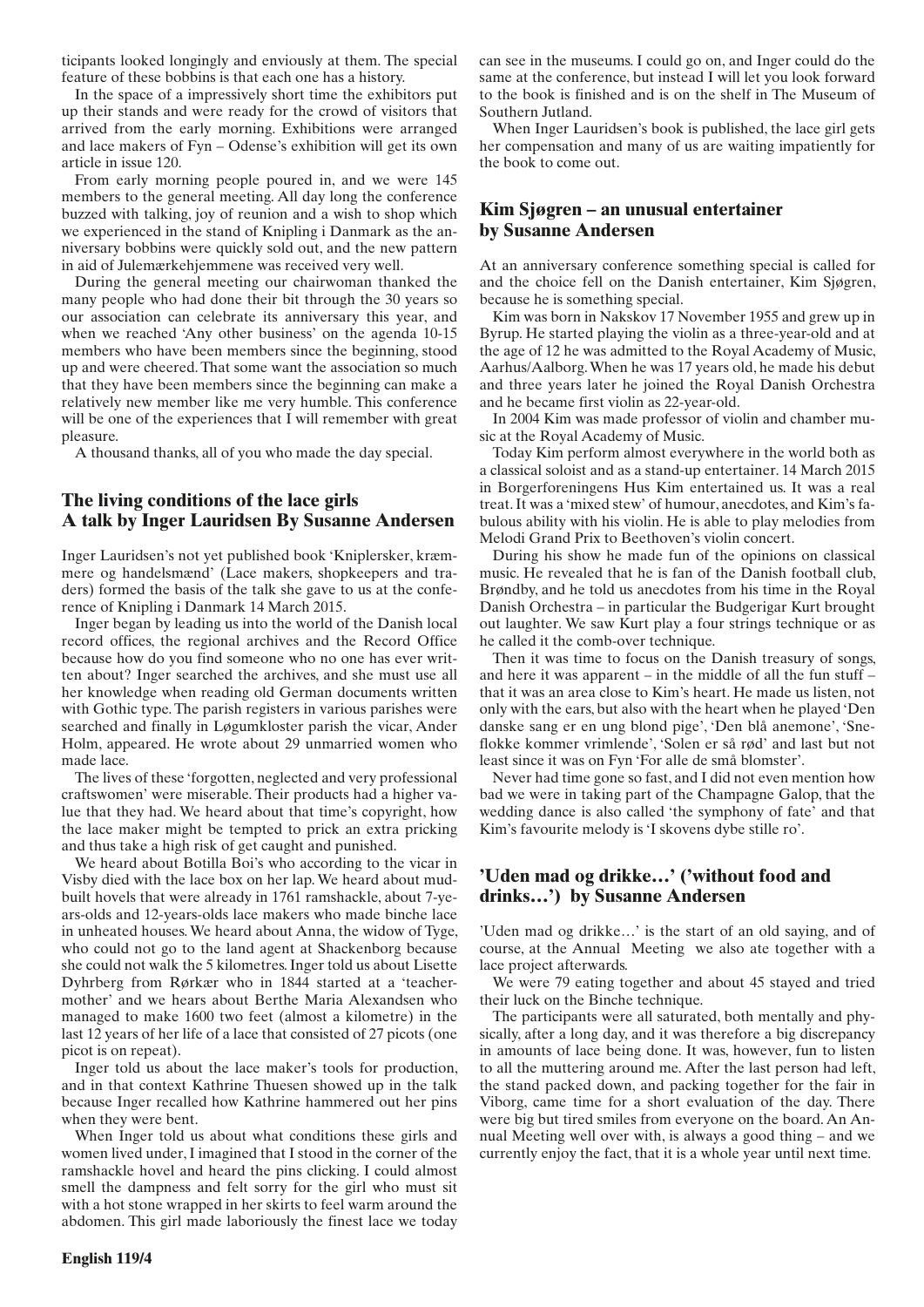# **The winner of the Annual Competition**

Mona-Lise Pedersen, Anemonevej 12, 3650 Ølstykke. Her price was a special made bobbin. A big congratulation from us.

## **Guesswork competition**

The proceeds for our competition at the Annual Meeting in Nyborg, guessing the amount of bobbins in a jar, was given to Julemærkehjemmene.

Four persons had guessed the same amount, 287 bobbins, so we had to draw the winner out of a hat.

There were 284 bobbins in the jar, and the winner is:

Pia Laursen, Døjholtvej 5, Nors, Thisted

Congratulations for winning the Annual Bobbin.

#### **Referat start**

Minutes from the Annual Meeting of Foreningen Knipling i Danmark.

Saturday, March 14th, 2015

1. Election of chairman and counters of votes: The board points to Holger Busk, who is elected, as nobody else is up for vote. The Chairman states that the Annual Meeting is announced in time according to rules of the association. An alteration of point 7 is announced: Linda V. Olsen has decided to step back, due to personal reasons., and 1st substitute, Bent Rasmussen, has taken her place.

Counters of votes: Bibi Tholstrof, Karna L. Pind, Benedicte Hjalting, Pia Miller.

2. Presentation of the Annual Report. The president thanks all members, which through these 30 years have put their mark on the association. She presents the written annual report, published in Kniplebrevet no.118.

The anniversary gift ''Sort Sol'' is made by Karen Marie Iversen and symbolizes the association's connection to North Slesvig. DK4's program on Knipling (Lace) will be shown on Køng Museum in connection with the exhibition ''Knipling i Danmark Før- og nu'', and the board is working on getting Knipling i Danmark on TV programs covering the whole country in connection with this exhibition, probably in August 2015.

We started something new in connection with Årets Knipledag (the Yearly Bobbinlace day) in 2014, where we sent a pattern out to all the leaders asking for one of the members to make this pattern on Årets Knipledag. We will do this again in 2015, where Mona Nøhr has donated the pattern. Our homepage has been updated. We are happy to receive ideas and suggestions for the homepage. Knip lebrevet has taken on some challenges, and this year we set our focus on the technique of Binche Lace.

We sent a check of 12.204,- kr. to Julemerkehjemmet in 2014. The president read a thank you card from the director of the Julemerkehjems. On the sad side, we lost Karin Hoffritz and Lisbeth Højkilde in 2014. The president reports on ''the Royal Project'' in connection with the Golden Anniversary in our Royal Family in June 2017. We make this project in cooperation with Norway, Sweden, England, Australia and Thailand. It will be on exhibition on the Annual Meeting 2017, before it is presented to the Royal family. The president ends her report with a thank you to the board for their good work.

Karen Vontillius proposes that we take contact to Micki Fouriscot in France, as he might be able to help with the Royal Project.<br>3.

Presentation of the audited account from 2014 for approval

The treasurer presents the account, handed out to the members present.

Birgit Bryde: Will it be possible to get the budget handed out together with the account? Note is taken of this suggestion. The account is approved by show of hands.

4. Presentation of budget for the upcoming financial year.

The treasurer goes through the budget, handed out to the members present. As nobody had comments to the budget, this will be the budget for the board to work with in the upcoming financial year.

5. Establishment of the membership fee for the upcoming financial year.

The board suggests that we keep the current membership fee. This is approved, as there are no objections.

6. Incoming proposals, there were no incoming proposals.

7. Election of members of the board and 2 substitutes. Candidates for election are:

Sonja Andersen accepts nomination for re-election, and is elected as she is nominated in time and without opponents, according to our association's rules.

Astrid Hansen accepts nomination for re-election, and is elected as she is nominated in time and without opponents, according to our association's rules.

Lone Nielsen accepts nomination for re-election, and is elected as she is nominated in time and without opponents, according to our association's rules.

Linda Olsen has short before the Annual Meeting announced that she of personal reasons wish to step back, and do not seek re-election. 1.substitute, Bent Rasmussen does not wish to be a candidate for election to the board. As there were no other candidates, the chairman asks the members on the floor, if anybody wishes to be a candidate.

Anette Nielsen rise, and is elected together with the reelected members, as she is the only nominee.

Election of substitutes, where the following persons are nominated: Lis Bøgeholm Larsen, Lis Vester, Linda V. Olsen. The following nominees are elected: Lis Vester as 1.substitute counting 98 votes, and Linda V. Olsen as 2.substitute counting 94 votes.

8. Additional topics: The president thanks for a good meeting. Birthe Marie Hvirvelkær makes a proposal to call upon candidates from the floor to speak in the future, in order to know who they are. The chairman regrets that this has not been done.

Lis Larsen asked for the word. She has been a member for 30 years. She was encouraged by Anna Hadsund to become a member of the new lace association. She has been able to follow the development of lace through all these years. This is caused by good, hard working boards through the 30 years. Lis and Tage thanked for the great voluntary work, and also for the big amount of members attending the Annual Meeting. Lidden Boisen Petersen encourages us to keep an eye on the new names of stitches and grounds in Germany, so we do not end up with different names. Holger Busk thanked for good order.

# **Her Majesty the Queen's private collection, part 2**

During our visit to Amalienborg in November 2014, ref. Kniplebrevet No. 118, page 4, we saw Her Majesty Queen Margrethe's collection of laces, among which were many handkerchiefs. One box was filled with handkerchiefs, in fact 107, one more gorgeous than the next.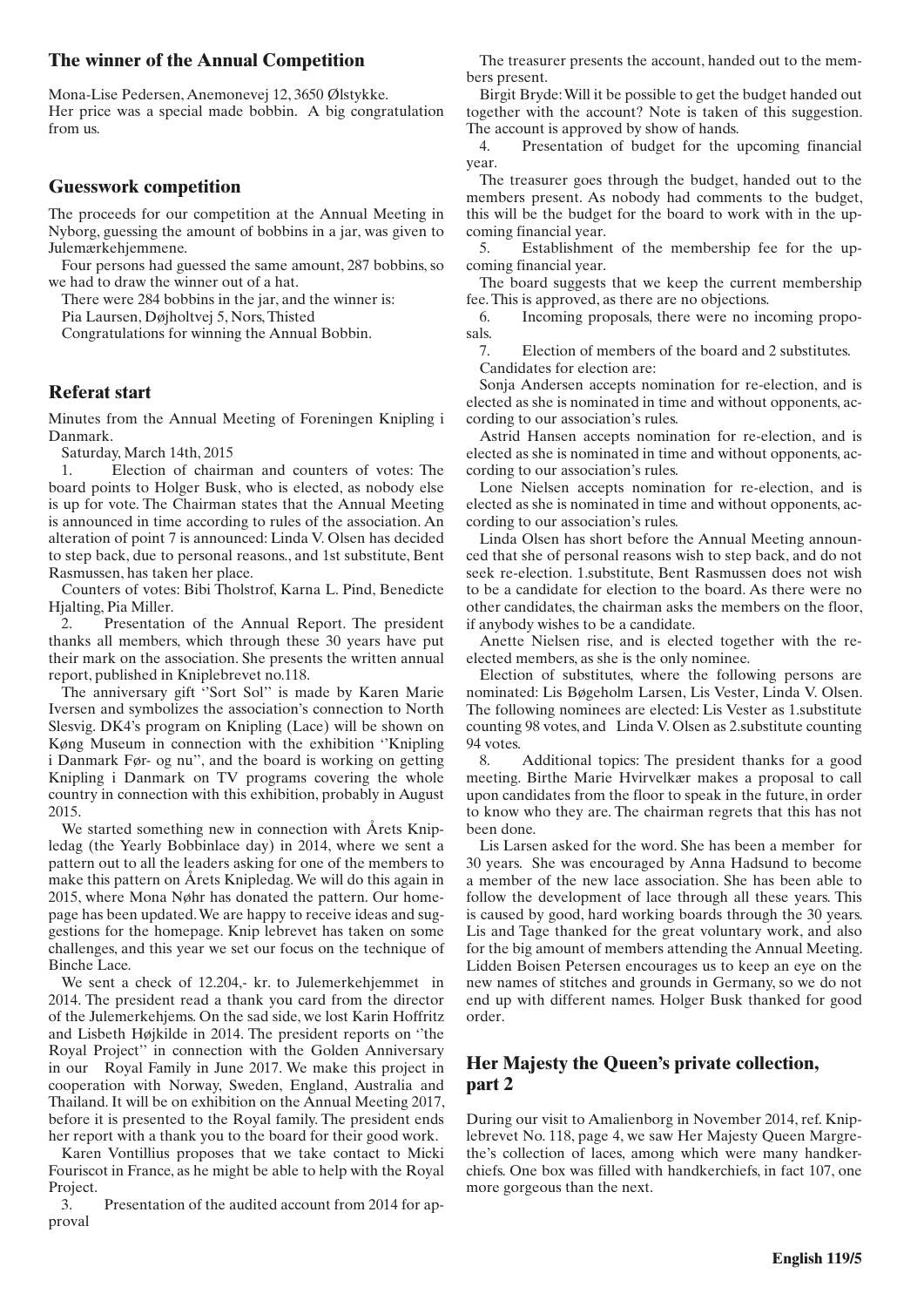#### *But what is a handkerchief?*

A handkerchief or a nose cloth is a small, frequently square, edged piece of cloth to wipe one's nose or dry one's eyes. The handkerchief has a history. The name tells about a piece of cloth carried in a pocket, which is used for drying something. The first known handkerchiefs date back to the 1500's. It was then named Nose Cloth. The nose cloth was carried in the hand or in a belt, and later the cloth developed into a valuable status symbol of the upper classes. The nose cloth or handkerchief was often richly embellished with embroidery and lace. The white handkerchief of cotton or linen did not become commonplace until the 1800's. Today largely only men use cloth handkerchiefs, because during the 1900's it was customary for men to use an ornamental handkerchief in the breast pocket of suits or dinner jackets. From the end of the 1900's the cloth handkerchief as an article of everyday use has almost completely been replaced by the more hygienic disposable tissues. See the pictures.

#### *Handkerchiefs and colours*

When Prince Albert died in 1861, Queen Victoria proclaimed that black and white tears were to be embroidered on all handkerchiefs in Buckingham Palace. Queen Victoria strictly enforced a 40 year court mourning after his death.

Court mourning is mourning for a short or long period upheld at court on the occasion of a death in the royal family or possibly in other royal families. During the mourning period, the members of the royal family and the court staff do not participate in social arrangements. Traditionally, dark clothes were worn at public appearances. The mourning period is determined by the monarch, and at Frederik IX's death in 1972 the mourning period was two months, and at Queen Ingrid's death in 2000 the mourning period was four weeks.

Initially, the mourning dress consisted of matte, black fabrics, and the same colour was used in the handkerchiefs. In halfmourning, which is the time after the first, strict mourning, you were allowed to wear purple instead of black. In the summer, half-mourning allowed the use of lavender and white.

There are examples of both these handkerchiefs in HM Queen Margrethe's collection. However, these are without lace, but extremely beautiful in the workmanship. See pictures 2 and 3.

Picture 2 shows a mourning handkerchief that belonged to Queen Alexandrine's mother, the Grand Duchess Anastasia Michailovna.

Picture 3 shows a half-mourning handkerchief. It is purple and also belonged to Queen Alexandrine's mother.

#### *The paper tissue*

In the early 1920's Kimberly-Clark produced a cellulose product to be used in connection with menstrual pads. At the time it was difficult to market this kind of products, and new ways were to be found as the company had stocked large quantities of this cellulose product. They were forced to discover new uses. First they tried to use it for filters in the gas masks during WWI, which did not prove successful. Later they found out that by changing the composition of the paper, they could produce a softer material. This was the beginning of Kleenex tissues. From the beginning, the company envisioned Kleenex as a disposable tissue. Although they were not quite sure what to use it for, they did see a connection between the qualities of the tissue and the escalating use of women's cosmetics. The paper tissues could be a hygienic and practical replacement of the "cold crème rag" hanging in many bathrooms.

All that was left now was to tell the public about the product. The first advertisement for Kleenex paper tissues appeared in 1925. The "beautiful people" confided that Kleenex tissue was one of their secrets.

At about this time, the chief researcher at Kimberly-Clark

used the paper tissues rather than handkerchiefs in connection with his hay fever. He persuaded the marketing manager to try to market the tissues for this use. At first the marketing manager rejected the idea, but consented to dedicate a small space for the marketing of Kleenex as a tissue. The idea of Kleenex paper tissues replacing the handkerchief was not accepted until 1930. By running two parallel marketing campaigns on the different uses of Kleenex – one as a tissue to remove cold crème and the other as a "handkerchief" – did the company demonstrate the new uses of the Kleenex tissue.

Today we don't make lace for handkerchiefs if the handkerchief is intended to wipe one's nose, but we do make some to wipe your tears at happy occasions or as ornamental handkerchiefs. The only handkerchief I have made was for the christening of my grandchild. The handkerchief was filled with coins and placed in his bed as a symbol that I, his paternal grandmother, want for him never to be out of money. See picture 1

Handkerchief with coins for the christened child Full mourning Half-mourning Handkerchief 1 Handkerchief, corner close up Flemish lace – Christian IV, Small Heart of Denmark with Queen Ingrid's initials

## **Three leaf clover doily**

Idea, design and execution: Lene Birkely Nielsen, Hadsund

Materials: 39 pairs of Venus cotton, which means 2 skeins of thread. This amount is divided between 29 pairs for the ground and 5 pairs for each of the edge trails. K80 or linen thread 60/2 are also suitable.

Start: Start with the whole width of the ground in a diagonal line. You may choose if you want to work the 2 outside trails and the ground at the same time, or if you want to work the 2 trails afterwards, attaching them to the ground. Both possibilities are fine.

The marked twists apply for the whole piece.

The worker pair is twisted 3 times the first time it goes around the pin in the middle of the three leaf clover, in order to make place for the sewing the last time the worker meet this point.

The braids come from the edge and worker pair of the middle trail, and are sewn into the edge when returning. Place support pins as needed.

It is only sewn into the middle of the work the last time you pass this point.

Finishing: The way you prefer.

# **The doily Birgit**

Idea, design and execution: Lonnie Nielsen, Storring

Materials: 9 pairs of Bockens linen thread no. 40/2

The lace might be worked in 3 different colors: 6 pairs in a basic color, 2 pairs of a dark shade for the braid of the edge and 1 pair of a lighter shade for the workers in the middle.

Start: Put 6 pairs over a laying pin and one pair on a standing one. The 2 pairs for the braid are hung on a pin when needed. The whole piece is worked in linen stitch, plus the braid of the edge. You use the following technique when workers and braid meet, in order to keep the colors apart in the lace:

- 1) Bobbin no.2 over bobbin no.3
- 2) Make a linen stitch
- 3) Bobbin no.2 over bobbin no.3

The pin is set to the left of the stitch, see figure 1, also in order to see how the threads go.

Finish: The best way is the use of magic threads.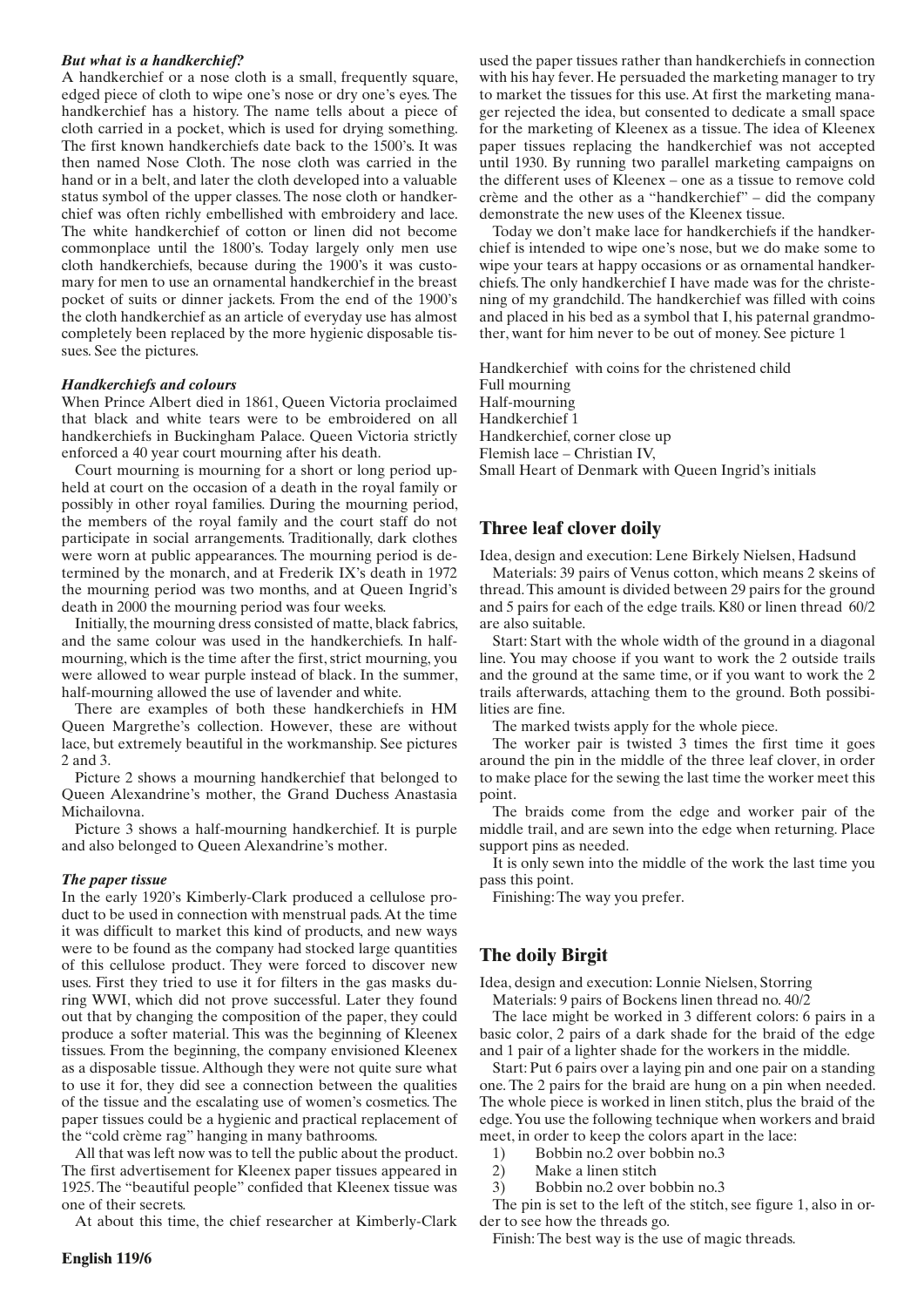## **Narrow insertion or ribbon**

Idea, design and execution: Inge Lindegaard, Ørslev

Materials: 9 pairs of 40/2 Bockens linen thread or 66/3 Goldschild linen thread

Start: For insertion: Straight setting up at the arrow

For ribbon: set up at the point

This goes both for the pricking and for the work-sheet.

The marked twists apply for the whole piece of lace.

Finish: The insertion may be knotted off or finished off by small braids. The ribbon may be finished off in the way you prefer.

The lace is mounted on a bag. If you have a suitable handbag, the length of the lace has to be adjusted to the size of the bag.

#### **Handbag**

The handbag is made of strong Indian cotton. Cut 2 pieces of cloth measuring 55x36 cm. This includes the hem.

The lace is mounted on the right side, along one of the long edges on one of the two cut pieces. Use invisible stitches. It continues on the back. (This cannot be seen on the picture of the handbag). Place the second piece of material, right side down, on top of the first cloth and facing the side with the lace. Sew the two pieces together with 1 cm. hem, except for 10 cm. through which the handbag is turned inside out. The corners are shaped and pressed out in order to make them as sharp as possible. 14 cm. of the side without the lace is folded over. Stitch around the edges. Finely, the lid is folded nicely over.

#### **Ribbon**

Idea, design and execution: Inge Lindegaard, Ørslev

Materials: 15 pairs of 40/2 Bockens linen or Nel 66/3 Goldschild linen

Start: Straight setting up, se diagram. Make the lace a long long as you wish, by setting the prickling together. The marked twits appely for the hole piece of lace. Remember the twits by the needle then there are linen stitch.

Finish: The ribbon may be knotted off or finish off by small braids.

#### **Parrot**

Idea, design and execution: Lise vester, Erslev

Materials: Goldschild no.  $50/3$  = nel. 80/3 (with the white label). The amount of pairs vary according to the pattern.

Start: Work the parrot according to the numbers 1 to 8. Follow the work sheet and see where pairs are added, marked +, and where they are taken out, marked -. Pairs are added where lines start, and taken out where lines stop. Twists are not marked on the work sheet, due to lack of space, but there are always twists when going from linen stitch to whole stitch and when the worker goes around the pin in linen stitch. The pairs are not drawn in on the work sheet on two places, but they go all the way through.

No.1. 6 pairs, whole stitch edge and linen stitches in the middle.

No.2. 8 pairs, whole stitch edge and half stitches in the middle. Follow the work sheet and put 3 pairs aside for the beak, where the edge pair will go all the way down the beak.

No.3. Sew in the worker pair where the arrow shows the beginning of 3. Then add 12 open pairs plus one black pair. The black pair goes around the eye in linen stitch and is sewn in on the way back towards the beak. The black pair becomes the workers down through the beak. Pairs are taken out regularly, so that you end up with as few pairs as possible at the peak of the beak. Remember, this is a 'freehand' lace, so it is difficult to draw exactly where to take out, as we make lace differently.

No.4. 7 pairs, whole stitch edge and half stitches in the middle.

No.5. 7 pairs, whole stitch edge and half stitches in the middle. Note: The beginning and finish has linen stitches, see work sheet.

No.6. 8 pairs, whole stitch edge and half stitches in the middle.

No. 7. 7 pairs, linen stitches.

No.8. 4 pairs, linen stitches.

Finish: All pairs are tied off. The lace may be starched before taken off the pillow, and may be framed.

The pricking has its backside up, so the knots should be hidden here…….

## **Pillow**

Idea, design and execution: Lone Mankof Jensen

We started a lace project in Kniplebrevet no. 118, which is divided into four sections. No.118 contained section number one, and in this magazine you get section number two out of the four. The two last sections will appear later on this year. You will therefore first be able to see the what it will look like when all four sections are made.

Materials: Linen thread no. 35/2 or 28/2. The work sheet has numbers from 1 through 13, and the lace has to be worked following these numbers. Part 1 and 3 each use 10 pairs of bobbins, part 2, 4, 6, 8, 9 and 11 each use 9 pairs and part 5, 7, 10 and 12 each use 8 pairs. Part 13 uses 7 pairs.

Start: The work sheet and the pricking show where to start and where pairs are set in and taken out. Follow the direction of the arrow. Every part begins and finishes before a new part of the pricking is started. All parts are sewn in as new parts are added on. The marked twists are valid for the whole lace. Part 2, 4, 5, 7, 10, 12 and 13 is worked according to figure 1.

Finish: The way you find best suited for this kind of lace.

## **Binche Lace Lection 2**

Idea, design and execution: Els Goor, Kantklos Atelier, Elisabeth, www.kantklosatelier.nl

Our theme in 2015 is Binche Lace. This magazine contains lection 2.

Materials: 29 pairs of Egyptian cotton 80/2.

Start: Set up in the top row of the pricking as shown on the work sheet.

Technique: In Binche you do not close the pin in the bottom of a snowflake in linen stitch. You close the pin in connection with the start of the next snowflake. This applies both with linen stitch, half stitch and in the small and large connection. This also applies for the whole lace. 6 pairs are used for the snowflake, small connection. The pairs are counted from left to right. 9 pairs are used for the large connection, and the pairs are counted from right to left.

The large and small connection is explained in the Binche lection 1 in Kniplebrevet no.118.

Picot: The worker pair is twisted 7 times when shaping the picot. See fig. 1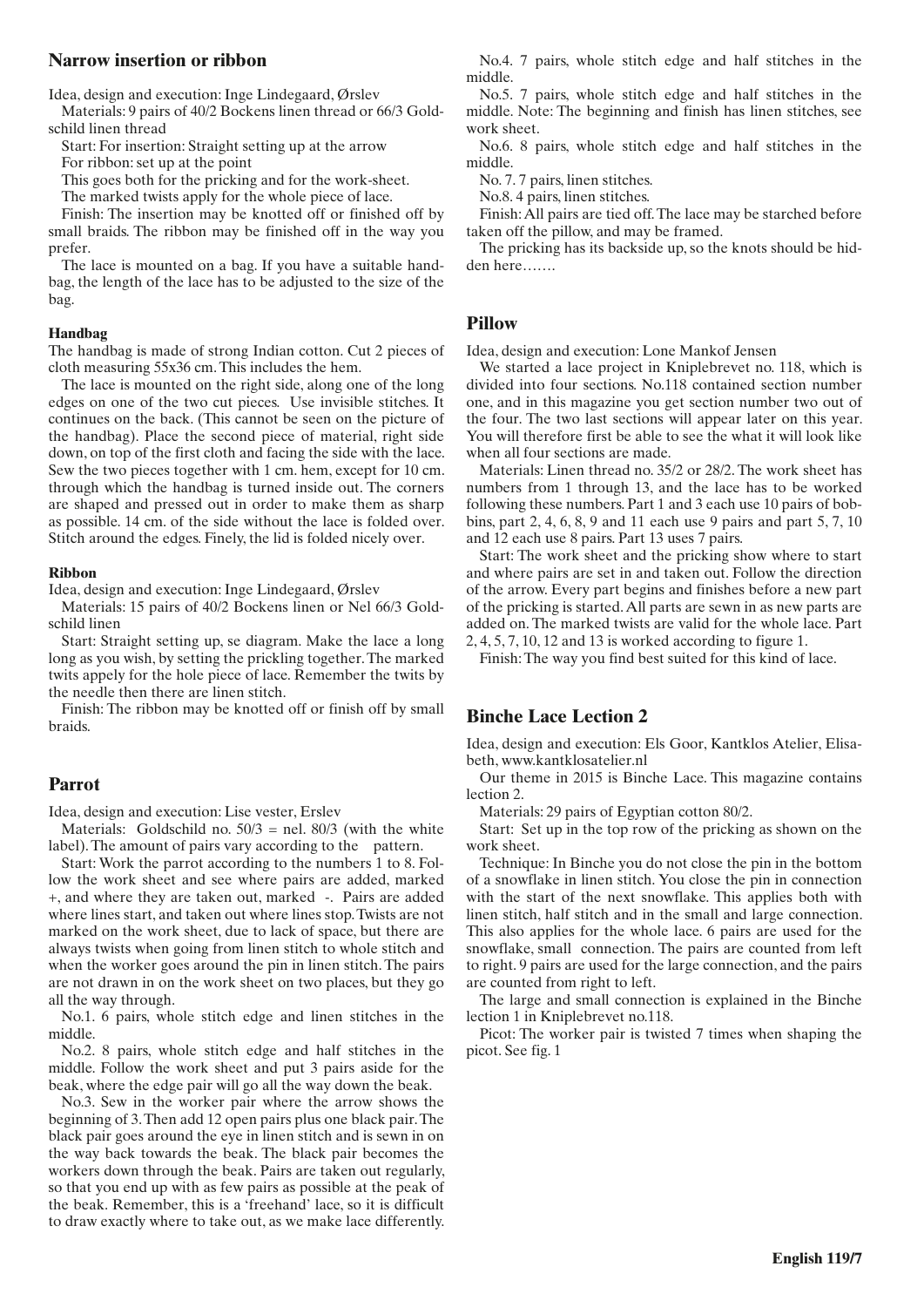# **The frog Kvæk**

Idea, design and execution: Lene Holm Hansen, Klovborg Materials:  $3 - 10$  pairs of k80 in green, black and red or pink. LS: linen stitch

ES: half stitch

DS: whole stitch

FL: braid

HS: hole stitch

Start: Start at A with 4 green pairs and use LS.

The foot is braided with 4 pairs.

Continue in LS until the letter B by the left eye. Lay the bobbins aside.

Add 2 black pairs at C and work a braid at the bottom part of the eye to B, where the pairs from the legs are taken out, except your worker pair, which will continue as workers for the eye lid. The 2 black pairs continue as edge-pairs for the eye lid. 2 more green pairs are added at the eye lid, and taken out again where the eyelid ends (before you reach C again). The eye lid is worked in LS. Put the worker pair from the eye lid aside for use for the Frog's forehead. 3 green pairs are added into the braid at C and you take up the worker from the eye lid. Work the forehead in LS. Put the pairs aside.

Start at E with 4 green pairs, and work in the same way as you did on the left leg.

Start again with 2 black pairs at F and make a braid in the bottom part of the eye. The pairs from the foot are at the same time taken out in the braid. Continue the braid towards D, where the pairs from the forehead, except the worker pair, are taken out. 2 new green pairs are added for the eye lid and taken out again as in the left eye lid. All pairs from the eye lid are taken out at F.

The eye itself is worked with 4 pairs, added on to the braid in the bottom edge of the lid. It is worked in DS, ES and HS.

4 green pairs are added for the thighs at G, and worked in LS. They are fastened at H and taken out.

Do the same, starting at I and ending at J.

3 green pairs are added at K in order to make the foot. It is worked in LS and a braid until L.

Do the same between M and N.

2 black pairs are added at O in order to work the mouth. 3 pairs are added at once at P. The edges are worked in DS and the rest in ES. 5 more pairs are added and taken out as shown on the diagram. 3 pairs are taken out at once at Q and the braid continued until R.

2 pairs of Pink/red are attached at S and a big pointed tally is worked for the frog's tongue. This is fastened and taken out at T.

Finish: The finished piece can be starched before taken off the pillow. It may be put in a frame.

Lene Holm Hansen 2014

# **Copenhagen School of Design and Technology By Lone Nielsen**

I received a mail from Susanne Guldager, a teacher at the Design School in Copenhagen, in the beginning of September. The school had, as an educational institution, established cooperation between students in the 5th semester and a bobbinlace organization in Sri Lanka.

The topic of the cooperation was that the students should go to Sri Lanka, where they, together with the woman in the organization, should develop products suitable for sale in Copenhagen. The profit of the sales should go to the woman in Sri Lanka.

The school's students would send sketches down to Sri Lanka before leaving, so that the ladies would have an idea about what they should work on. The school approached

Knipling I Danmark in order to get some knowledge about bobbinlace before making the sketches. The school's would like us to come and tell about bobbinlace and guide the students in the product development. The date should be before their trip to Sri Lanka, which would take place between November 18th and 28th. We decided that Karen Marie Iversen and I would come to the school on November 11 at 3:00 pm.

We brought lots of books, basic ones as well as books showing how lace can be used. We also brought several pieces of lace, bobbins of different kinds and different sorts of thread in order to demonstrate the difference in thickness used for lacemaking. We had some wonderful hours together with the young students. We talked about lace, how it can be used in fashion and many questions were answered. They were truly interested in what we had to tell and show them. Pictures were taken of the lace we had brought and from the designs in the books. Both Karen and I had a very good time together with them. As we left, we both thought that what they had planned, were really a big handful. A purpose was also that they would learn to make some basic bobbinlace on their visit to the laceorganization in Sri Lanka. We therefore promised to come back to the school in December in order to help them go on with lace making. However, this date was cancelled later on, as the students had learned the basic stitches only, and that was not sufficient for them to carry on making lace.

The students had arranged an exhibition of their manufactured products on Friday, December 12th, and we were invited. So, on a rainy day we set off to the opening, terribly curious about what they have archived together with the ladies in Sri Lanka. Incredible was it, what they had made! We were very impressed! The pieces of clothing were fantastic with the lace adornments together with the pretty designs. The use of lace this way, gives the design a light and elegant look, as you also can enjoy on the pictures. This is really something where any lacemaker can see possibilities. A big thank you to The Design School and their students for allowing us to show them lace, talk with them and feel the big engagement they have in what they do. It has through and through been a big pleasure to be part of.

Some of the students have agreed to write about their design and their experience with using lace in their work, for Kniplebrevet. We can look forward to hear a little more about the students and their designs.

# **Ida Clausen, student in School of Design and Technology**

My thoughts around my lace design were that I wanted to move over to a more graphic world.

I have worked with clear and sharp lines but wanted still to be truthful to the craft of lace and the classical made 'laceribbon'.

My idea was to set the lace ribbon up against another crafted material, in this case leather, which I have cut and braided myself.

Get more information on Ida's homepage, where you also can find this design:

http://www.idaclausen.com

#### **Bobbinlace experiences in class**

Class in PC bobbinlace program in 'Tråden' Allingåbro Hotel B&B, Hovedgaden 9, 8961 Allingåbro by Aage Holgersen

A couple of years ago I bought lots of bobbinlace equipment: pillows, bobbins and thread. This was it, I wanted to learn lacemaking. I contacted a nice lady in our neighborhood, Mie, who taught my daughter and me how to make lace. We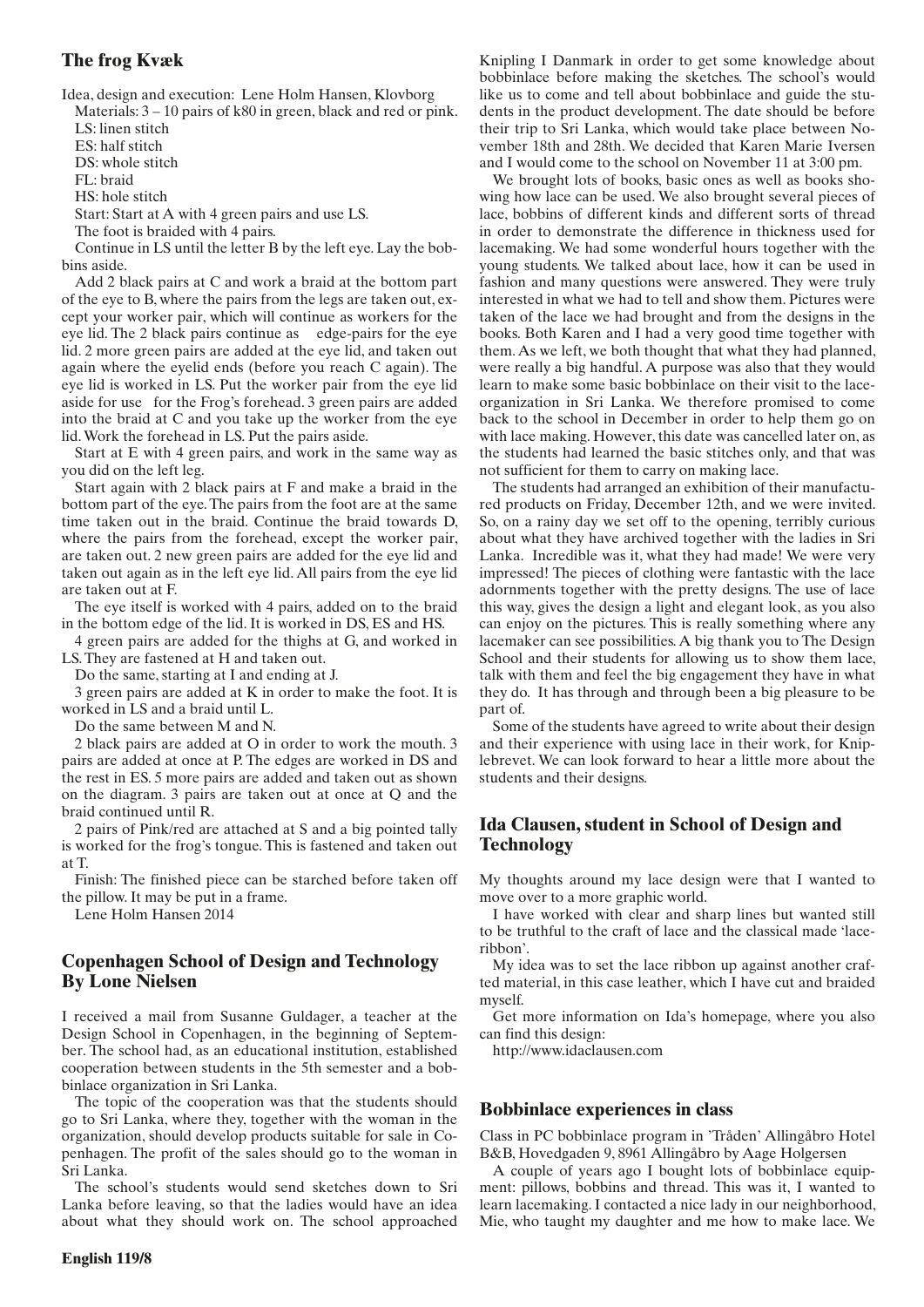learned the basics, and continued on our own. I have to admit, my experience was very limited. I met up with a group of lace makers in Århus after my daughter had moved out, and learned a few tricks of the trade from them. One of the ladies made her own designs. I have since met a few lacemakers, which with ease could transform a picture into lace. I envied them. I also wanted to be able to do that.

I discovered a while ago, that Kniplebrevet advertised a class on pattern-drawing on computer, and that the only demand was 'knowledge of bobbinlace', so I felt, this was my chance. The price was reasonable, and it was a week-end class. The week-end drew nearer and I was getting more excited, but would I be able to learn it? I just had to wait and see.

Finely, November 22nd came, and I met with great expectations. Gunver, the inn keeper, welcomed us at the door. Inside we got seated, and Aage introduced himself with a few words. The class was on. It occurred to me that the other students had made patterns by hand and attended this class in order to learn to make them electronic. Ouch, suddenly I felt a bit out of place. I barely knew the names of the different stitches, but happily, with Aage as guide, this was no problem. He taught in a way easy to understand, and I was certainly able to follow his lecture.

Time flew, and the end of the day came. Linen stitch, half stitch, passives and workers turned around in my head, my brain was filled with new things that had to settle over night. It was exciting, it was inspiring and I could not wait for the next day.

The second day certainly lived up to the first! We built on to what we had learned the day before, and I captured how lace is made, both the straight and the curved ones. It seemed real easy once one had learned it.

The class was in addition held in nice, light rooms and the other students were all very nice. I went home to my family over night, as I live near Allingåbro, but I could understand that the other students, which spent the night in the inn, also had enjoyed the class. I can really recommend this class with Aage, an unusual patient teacher, and look forward to the next class for experienced participants.

A big thank you for this wonderful and instructive weekend.

We had learned how to make a lace, both curved, round, oval and a corner.

Our teacher was capable and patient. He had brought Arne. He is not an instructor, but gave gladly a hand if problems occurred. Arne had the same amount of patience as our teacher.

I am looking forward to the next class, this time for experienced students.

*Tova Andersen*

# **My grandson**

Nine-year-old Gustav, was visiting me in the winter holiday and he was a bit bored. He saw my pillow and then said: 'How exactly do you make lace, granny?'

I demonstrated how to do it and then I asked if he felt like trying? He did and he began with some small samples that showed that he was a fast learner and clever with his hands. Then he continued to make the eternelle, and later he made an Easter bunny, and the finished result became an Easter pillow for his room. Of course, he did not make all that in the winter holiday but we worked on the lace several times and we thought the result was good.

Perhaps that will inspire others.

*Ingeborg Dokter, Thorsvej 37, 8680 Ry*

#### **Hello.**

I am a new member of the board, voted in on the Annual Meeting on March 14.in Nyborg. I would like to introduce myself.

My name is Anette Nielsen and I am 45 years old.

I have made bobbinlace for 10 years, and I have not been able to put the bobbins down since I got them in my hands for the very first time.

I completed the education as bobbinlace teacher at Karen trend Nissen in Horsens, in September 2014.

I love to design patterns (and of course to make lace), and am constantly burning for teaching and learning more. Both new techniques, but also the history, the use of lace, lace in fashion through history, well, I burn for everything within lace.

And I will of course, work actively on the board in order to pass my passion on to others.

Privately, I have been married for 16 years, and have two boys, 16 and 18 years old. I work in retail, and live in a little village between Ribe and Esbjerg.

I look forward to working for our association and especially to the contact with all our members.

*Bobbinlace greetings, Anette Nielsen*

#### **Private view**

The private view for the exhibition ''Knipling i Danmark før og nu'' (''Bobbinlace in Denmark then and now'') took place on Sunday, March 29 from 2 to 4 pm. The exhibition is a cooperation between Køng Museum, Knipling i Danmark, the lacemakers in Ørslev and Storstrømskniplerne.

Besides a table set for Easter with several bobbonlace decorations, the exhibition is divided into 2 sections. The first room displays the 'traditional', like some old lace, an old Tønderskrin, old bone bobbins and thread, and some nice boards showing old museum pieces. The next room displays the 'new'. Bobbinlace used in new ways, where the lace fits into decorations, clothing and interior embellishment. Boards showing various lacepieces are hung in the cafeteria. It is a very nice little exhibition, displaying what lace was used for in old times, and what it can be used for today.

Do not miss going to Køng for this exhibition. You can look up the advertisement someplace else in this magazine.

#### **Tischkultur, 14 Bandspitzen**

By Erika Günter

Publisher: Verein Klöppeln und Textile Spitzenkunst in Österreich.

Order it by writing to edith.braunecker@gmx.at Price: €18

Language: German

The book contains 14 patterns in trail lace. The patterns are from 1940 to 1962 and all 14 patterns are different tablecloths in which either trail lace is part of it or the cloth is made only of trail lace. All patterns are designed by Erika Günter. The book has in the beginning a biography of the author who was born in 1911 and died in 2008. Then a chapter about how to make trail lace, and it is followed by the patterns. It is interesting how little the patterns and thus the lace change through the years that are focused on in the book. Unfortunately it might be a bit boring because several of the patterns consist of the same geometric figures, but it is still interesting that some things did not go out of fashion in the 22 years that form the basis of the book.